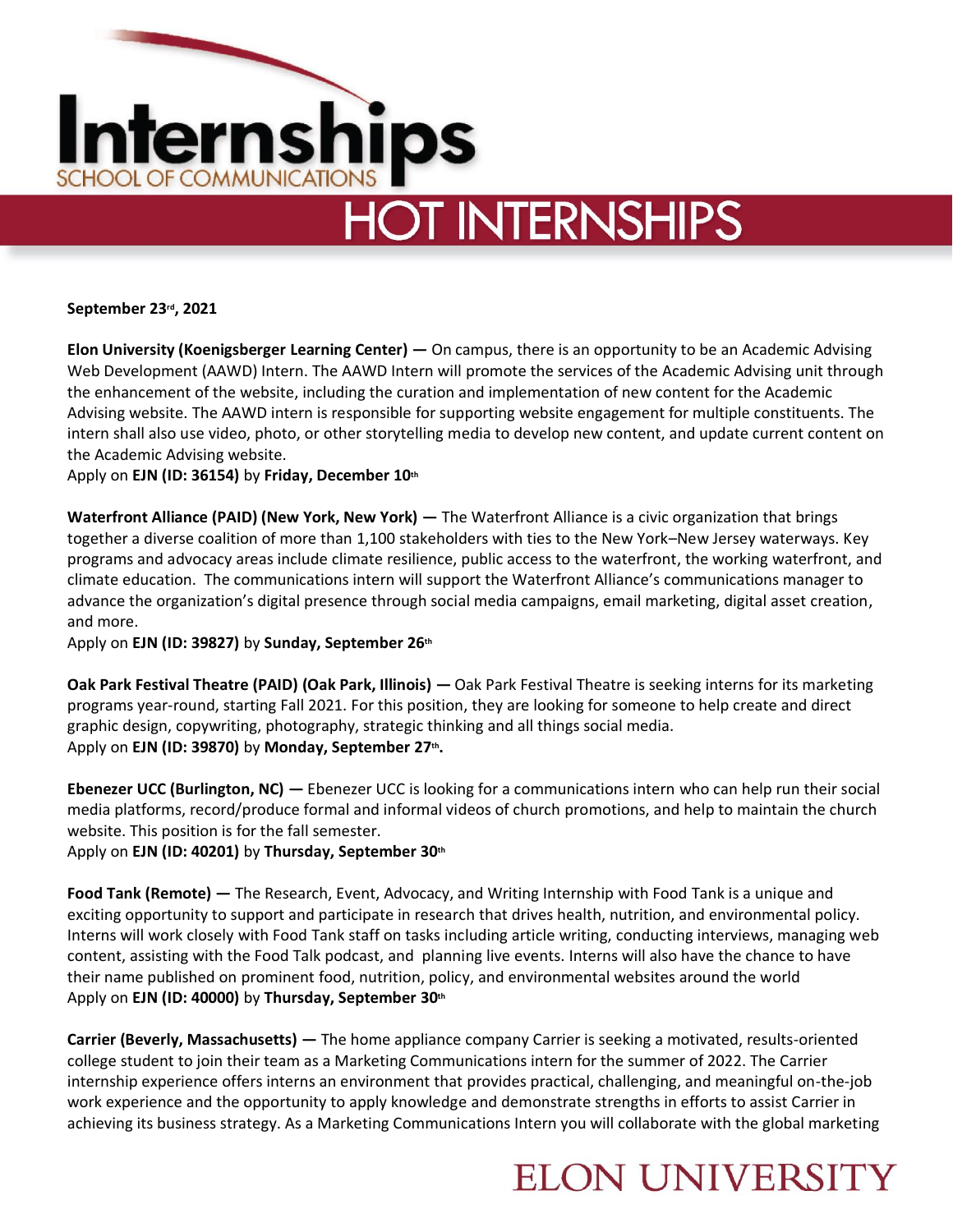

## **HOT INTERNSHIPS**

team, monitor/create content for social media channels, and interview internal teams to drive the innovation of new marketing content.

Apply on **EJN (ID: 40675)** by **Friday, October 8th**

**IBM (PAID) (New York, New York) —** IBM Corporate Communications is seeking individuals to join their exceptional team in New York City for summer 2022. You will work on a mix of team-based and individual projects focused on communications planning, media relations, employee communications, storytelling, digital media, social business, and more. This is a highly visible intern program with leadership exposure and mentorship throughout the summer. Responsibilities include building communication plans to promote IBM, writing stories around client experiences, interviewing employees for storytelling content, and working with peers/senior leaders to develop projects. Apply on **EJN (ID: 40732)** by **Monday, October 11th**

**Corporation for Supportive Housing (PAID) (Remote) —** CSH is seeking an intern to work with the Vice President of Diversity, Equity, Inclusion & Belonging (DEIB). This intern will be responsible for the creation of a Tableau dashboard that will provide the CSH's Racial Equity Design & Implementation Team (REDIT) with a visual tool to fully understand our DEIB progress and efforts. The intern will work closely with REDIT and will participate in REDIT ideation sessions, training and capacity-building opportunities. The intern will gain experience in digital publications, writing editorial content, active participation in day-to-day activities, as well as involvement in special projects, as needed. Apply on **EJN (ID: 40535)** by **Thursday, October 14th**

**Sage Corps (Remote) —** The Sage Corps program is designed to help you jump start a successful career with international work experience (from home!) that will give you invaluable skills and confidence and make your resume pop. Interns complete an online curricular module in either digital marketing, sales/business development, data analytics, UX/UI and graphic design, software development, or business analytics/finance. There are internship opportunities within the Sage Corps program for spring 2022. Apply on **EJN (ID: 40778)** by **Wednesday, October 27th**

**The Virginian Pilot (PAID) (Norfolk, Virginia) —** The Virginian-Pilot, the largest newspaper in Virginia, is now accepting internship applications for summer 2022. Interns are paid, and treated as regular newsroom staff members, learning on the job and helping to produce Virginia's best news coverage. The internship period lasts 12 weeks, and there are opportunities to intern in reporting, audience engagement, data journalism, and videography/photography.

Apply on **EJN (ID: 40598)** by **Friday, November 12th**

**Campus Greensboro (PAID) (Greensboro, NC) —** The Campus Greensboro Fellows Program is a competitive, 10-week summer program that includes a paid industry internship and opportunities to build your network, enhance your professional development, engage in the community, and explore Greensboro as a place to thrive as a young professional. If you accept an internship through the Campus Greensboro Fellows Program, you become a Fellow and in addition to your internship, you will attend several events, training, and workshops with a cohort of high-achieving peers. It is an amazing way for you to build your network, differentiate yourself, and enhance your career opportunities.

Apply on **EJN (ID: 40597)** by **Saturday, December 18th**

**Habitat for Humanity of Greater Greensboro (Greensboro, NC) —** Habitat for Humanity of Greater Greensboro is seeking an advocacy intern to assist with social media communications. Internship responsibilities include assisting with communications and public relations, developing campaigns, and positively representing the organizations' values.

### **ELON UNIVERSITY**